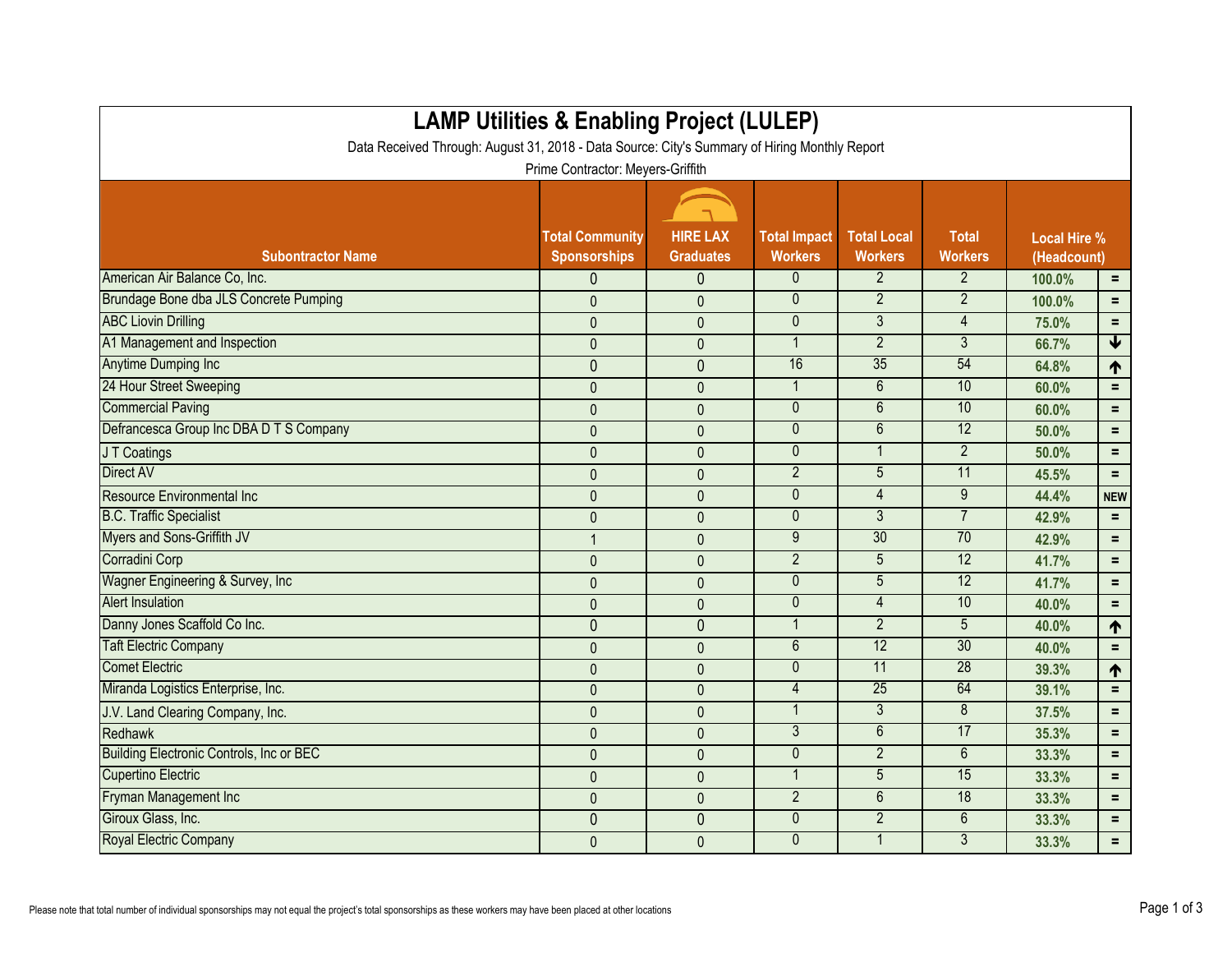| <b>LAMP Utilities &amp; Enabling Project (LULEP)</b><br>Data Received Through: August 31, 2018 - Data Source: City's Summary of Hiring Monthly Report<br>Prime Contractor: Meyers-Griffith |                                               |                                     |                                       |                                      |                                |                                    |                      |  |
|--------------------------------------------------------------------------------------------------------------------------------------------------------------------------------------------|-----------------------------------------------|-------------------------------------|---------------------------------------|--------------------------------------|--------------------------------|------------------------------------|----------------------|--|
| <b>Subontractor Name</b>                                                                                                                                                                   | <b>Total Community</b><br><b>Sponsorships</b> | <b>HIRE LAX</b><br><b>Graduates</b> | <b>Total Impact</b><br><b>Workers</b> | <b>Total Local</b><br><b>Workers</b> | <b>Total</b><br><b>Workers</b> | <b>Local Hire %</b><br>(Headcount) |                      |  |
| Techniquex Inc.                                                                                                                                                                            | $\mathbf{0}$                                  | $\mathbf{0}$                        | 0                                     | $\overline{2}$                       | 6                              | 33.3%                              | $\equiv$             |  |
| Ted W Page Enterprises Inc dba Concrete Coring                                                                                                                                             | $\mathbf{0}$                                  | $\mathbf{0}$                        | $\mathbf{1}$                          | $\overline{7}$                       | $\overline{21}$                | 33.3%                              | $=$                  |  |
| <b>ISEC, Incorporated</b>                                                                                                                                                                  | $\overline{0}$                                | $\overline{0}$                      | $\overline{2}$                        | 10                                   | 31                             | 32.3%                              | $\blacklozenge$      |  |
| <b>Crown Fence</b>                                                                                                                                                                         | $\mathbf 0$                                   | $\mathbf{0}$                        | 1                                     | $\overline{7}$                       | 22                             | 31.8%                              | $=$                  |  |
| <b>Griffith Company</b>                                                                                                                                                                    | $\overline{2}$                                |                                     | 10                                    | 51                                   | 161                            | 31.7%                              | $=$                  |  |
| <b>Matrix Environmental</b>                                                                                                                                                                | $\mathbf 0$                                   | $\mathbf{0}$                        | $\mathbf 0$                           | 5                                    | 16                             | 31.3%                              | $=$                  |  |
| Twining, Inc                                                                                                                                                                               | $\mathbf{0}$                                  | $\mathbf{0}$                        | $\overline{1}$                        | 4                                    | 13                             | 30.8%                              | $=$                  |  |
| <b>Myers &amp; Sons Construction LP</b>                                                                                                                                                    | $\overline{0}$                                | $\mathbf{0}$                        | $\mathbf{1}$                          | 11                                   | 36                             | 30.6%                              | $=$                  |  |
| A N C C A Corporation DBA NU Enterprises                                                                                                                                                   | $\mathbf{0}$                                  | $\mathbf{0}$                        | $\mathbf 1$                           | 8                                    | 28                             | 28.6%                              | $=$                  |  |
| Anderson Charnesky Structural Steel, Inc. (ACSS)                                                                                                                                           | $\mathbf{0}$                                  | $\mathbf{0}$                        | $\pmb{0}$                             | $\overline{2}$                       | $\overline{7}$                 | 28.6%                              | $=$                  |  |
| Wilson & Hampton                                                                                                                                                                           | $\mathbf{0}$                                  | $\mathbf{0}$                        | $\overline{\mathbf{1}}$               | $\overline{2}$                       | $\overline{7}$                 | 28.6%                              | $\equiv$             |  |
| Psomas                                                                                                                                                                                     | $\mathbf{0}$                                  | $\mathbf{0}$                        | $\mathbf 0$                           | 3                                    | 11                             | 27.3%                              | $\equiv$             |  |
| <b>Meadows Mechanical</b>                                                                                                                                                                  | $\mathbf{0}$                                  | $\mathbf{0}$                        | $\overline{2}$                        | 10                                   | 39                             | 25.6%                              | $\equiv$             |  |
| <b>AMPCO Landscape Inc DBA Earthscapes</b>                                                                                                                                                 | $\mathbf{0}$                                  | $\overline{0}$                      | $\mathbf{0}$                          | $\overline{2}$                       | 8                              | 25.0%                              | $\equiv$             |  |
| <b>Nor-Cal Pipeline Services</b>                                                                                                                                                           | $\mathbf{0}$                                  | $\mathbf{0}$                        | $\mathbf 0$                           | 3                                    | 12                             | 25.0%                              | $=$                  |  |
| <b>RMA Group</b>                                                                                                                                                                           | $\pmb{0}$                                     | $\mathbf{0}$                        | $\mathfrak{Z}$                        | 4                                    | 16                             | 25.0%                              | $\equiv$             |  |
| So-Cal Insulation                                                                                                                                                                          | $\mathbf{0}$                                  | $\overline{0}$                      | $\mathbf 1$                           | $\mathbf{1}$                         | $\overline{4}$                 | 25.0%                              | $\equiv$             |  |
| Versatile Coatings Inc.                                                                                                                                                                    | $\mathbf{0}$                                  | $\mathbf{0}$                        | $\mathbf{0}$                          | 3                                    | 12                             | 25.0%                              | $\blacklozenge$      |  |
| <b>Cosco Fire Protection</b>                                                                                                                                                               | $\mathbf{0}$                                  | $\mathbf{0}$                        | $\mathbf{0}$                          | $\overline{3}$                       | 14                             | 21.4%                              | $\blacktriangledown$ |  |
| <b>Southcoast Acoustical Interiors (SAI)</b>                                                                                                                                               | $\mathbf{0}$                                  | $\mathbf{0}$                        | $\mathbf 0$                           | 4                                    | 19                             | 21.1%                              | $\equiv$             |  |
| <b>Centruy Sweeping</b>                                                                                                                                                                    | $\mathbf{0}$                                  | $\mathbf{0}$                        | $\mathbf{0}$                          | $\mathbf 1$                          | 5                              | 20.0%                              | $=$                  |  |
| Pacific Waterproofing & Restoration, Inc.                                                                                                                                                  | $\mathbf{0}$                                  | $\theta$                            | $\mathbf 0$                           | $\mathbf{1}$                         | 5                              | 20.0%                              | ₩                    |  |
| <b>Sully Miller</b>                                                                                                                                                                        | $\mathbf{0}$                                  | $\mathbf{0}$                        | $\mathbf{0}$                          | 6                                    | 32                             | 18.8%                              | $\equiv$             |  |
| <b>Sterndahl Enterprises</b>                                                                                                                                                               | $\mathbf 0$                                   | $\pmb{0}$                           | $\overline{2}$                        | $5\phantom{.0}$                      | 29                             | 17.2%                              | $\equiv$             |  |
| <b>Blois Construction</b>                                                                                                                                                                  | $\mathbf 0$                                   | $\pmb{0}$                           | $\mathbf{1}$                          | $\overline{4}$                       | 24                             | 16.7%                              | $\equiv$             |  |
| <b>Granstrom Masonry</b>                                                                                                                                                                   | $\mathbf 0$                                   | $\mathbf 0$                         | $\mathbf{0}$                          | 1                                    | $6^{\circ}$                    | 16.7%                              | $\equiv$             |  |
| Pavement Coatings Co.                                                                                                                                                                      | $\pmb{0}$                                     | $\pmb{0}$                           | $\mathbf 0$                           | $\mathbf{1}$                         | $6\phantom{.}$                 | 16.7%                              | $\equiv$             |  |
| DRS Rebar, Inc.                                                                                                                                                                            | $\pmb{0}$                                     | $\pmb{0}$                           | $\boldsymbol{0}$                      | $\mathbf{1}$                         | $7^{\circ}$                    | 14.3%                              | $\equiv$             |  |

r.

E.